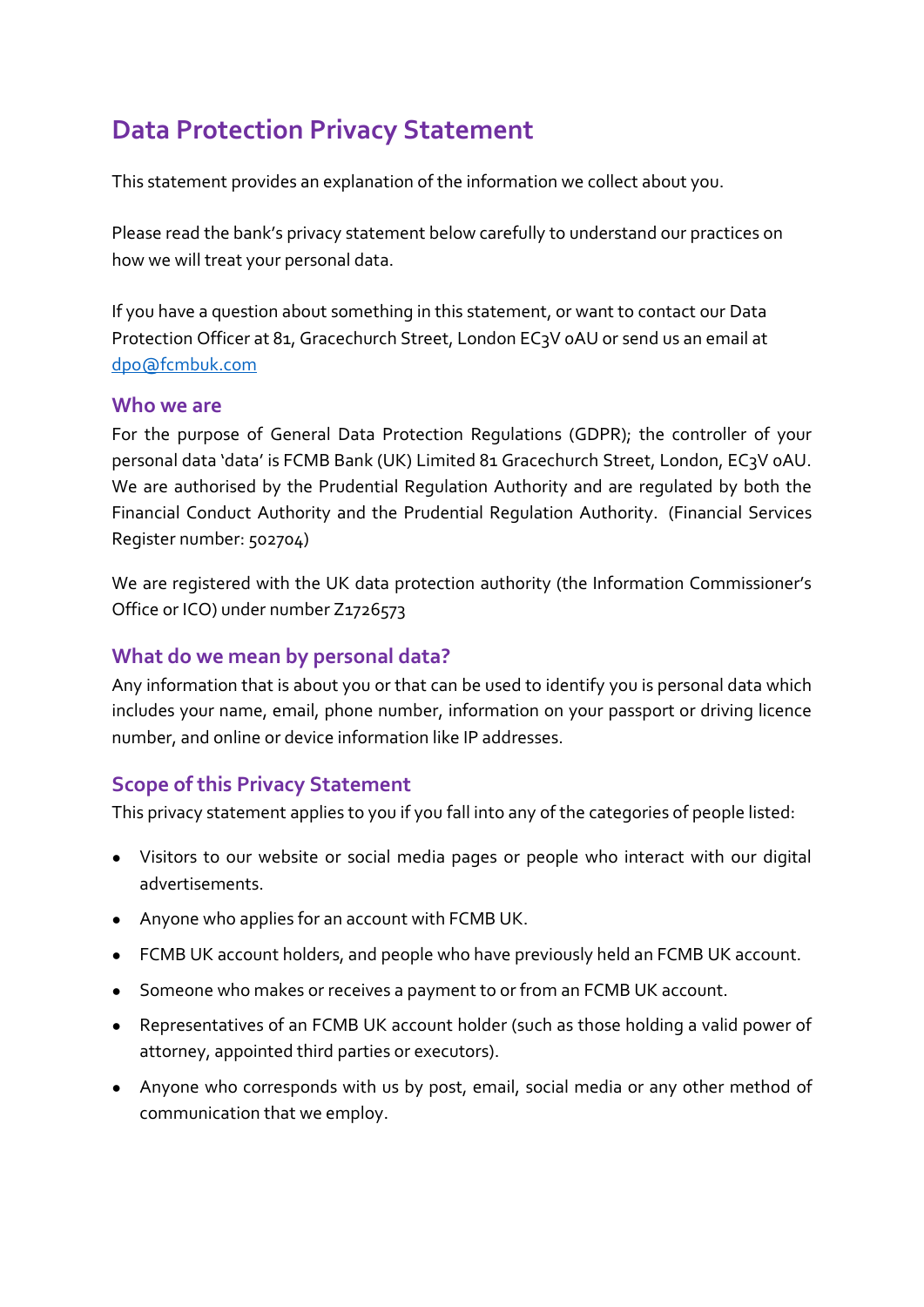#### **1) How we collect your personal data**

How we collect and process data about you is described below.

#### **We collect personal data about you when:**

- You apply for, open or use any FCMB UK account
- You visit our website or use our products or services.
- We search public sources, such as news reports that may link you to fraud, money laundering or crime. We also search public sources to identify politically exposed people using our services.
- We also search lists of government sanctions and run searches.
- We request personal data from third parties, whom we use to check your identity and risk profile
- We receive personal data from regulators or law enforcement agencies about you.
- This could happen when you visit the website, apply for an account, hold an account or you make a payment to an account.
- You make a complaint.

#### **2) What personal data we collect**

The table below provides details about the data we collect about you.

| Data we collect, generate and use                                                                                                                                                                                                                                                 | When we collect it                                                                                                              |
|-----------------------------------------------------------------------------------------------------------------------------------------------------------------------------------------------------------------------------------------------------------------------------------|---------------------------------------------------------------------------------------------------------------------------------|
| <b>Contact information</b><br>This includes names, addresses (including address<br>history), email addresses and phone numbers.                                                                                                                                                   | When you apply for an account or<br>communicate with us through our<br>Relationship Managers, or website<br>or Internet banking |
| Data used to verify your identity<br>This includes information such as your full name,<br>date of birth, address, login credentials, tax<br>information, IP address, passport or driving licence<br>details, or details from any other identity<br>documents you provide us with. | When you apply for an account or<br>when you have an account with us.                                                           |
| Your source of funds                                                                                                                                                                                                                                                              | When you apply for or have an<br>account with us                                                                                |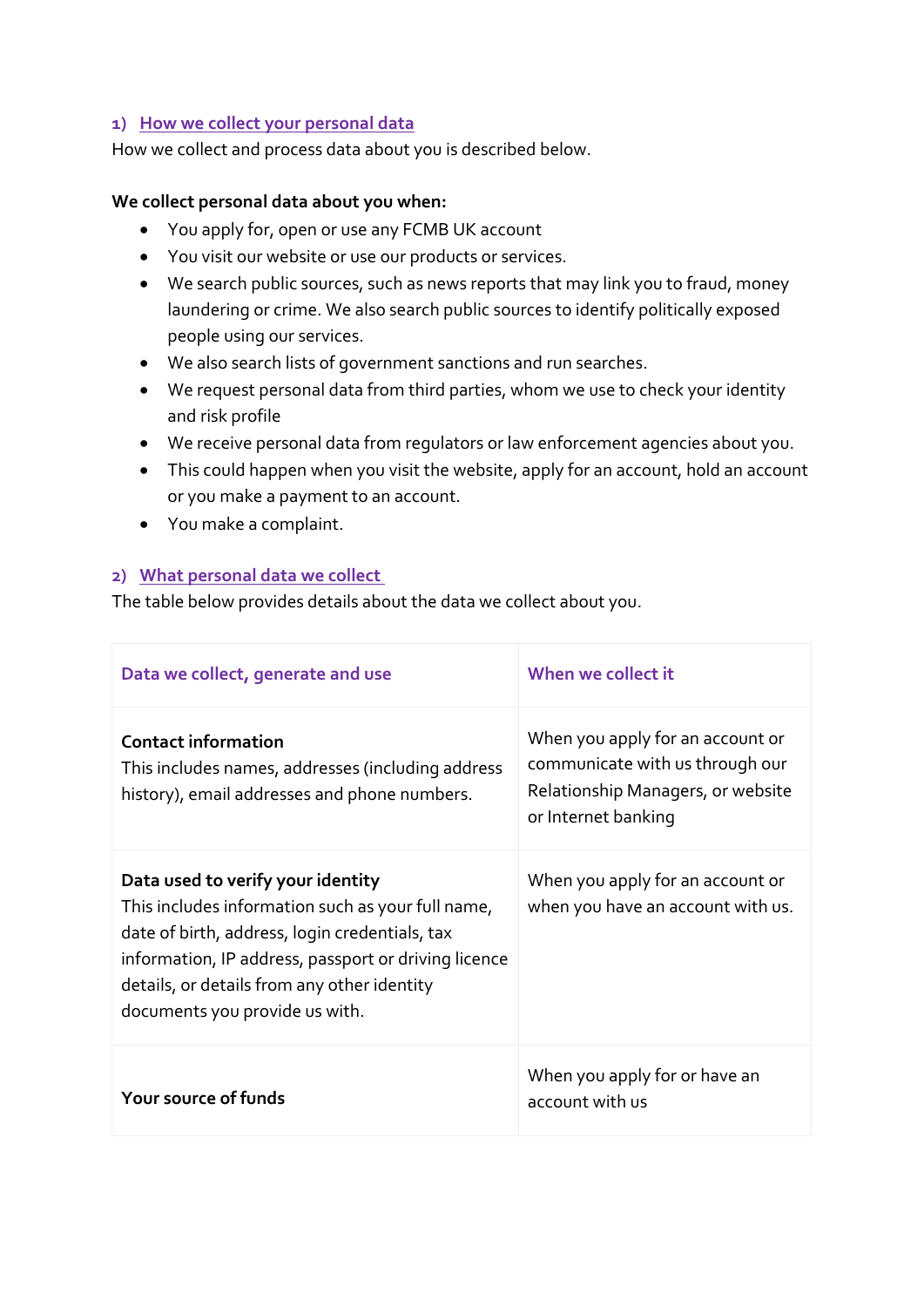| <b>Account activity information</b><br>This includes information about your relationship<br>with us, including the products and services you<br>use, your transactions and your ways of<br>interacting with us.                     | When there is any activity on your<br>FCMB UK account.                                       |
|-------------------------------------------------------------------------------------------------------------------------------------------------------------------------------------------------------------------------------------|----------------------------------------------------------------------------------------------|
| <b>Complaints information</b><br>This includes details about your complaint, and<br>the progress and outcome of your complaint.                                                                                                     | Whenever you make a complaint                                                                |
| <b>Identification and anti-fraud data</b><br>This includes any information about you that is<br>linked to your name, addresses, phone number,<br>email address, devices or bank accounts that help<br>us build up a profile of you. | When you apply for an account or<br>when you're an account holder.                           |
| Information about products or services you have<br>shown an interest in                                                                                                                                                             | When you visit our website, apply<br>for an account or hold or manage<br>an account with us. |
| <b>Tracking technology information</b><br>This includes information from cookies and similar<br>tracking technologies we use.                                                                                                       | When you visit our website or login<br>to your account.                                      |
| <b>Communications information</b><br>This includes details of the channels (for example,<br>post and email) you have opted into to receive<br>direct marketing and other communications from<br>US.                                 | When you apply for an account or<br>when you are an account holder.                          |
| Due diligence and compliance data<br>This includes information from investigations we<br>conduct such as due diligence checks, sanctions<br>and anti-money laundering checks                                                        | When you apply for an account and<br>for as long as you hold an account<br>with us.          |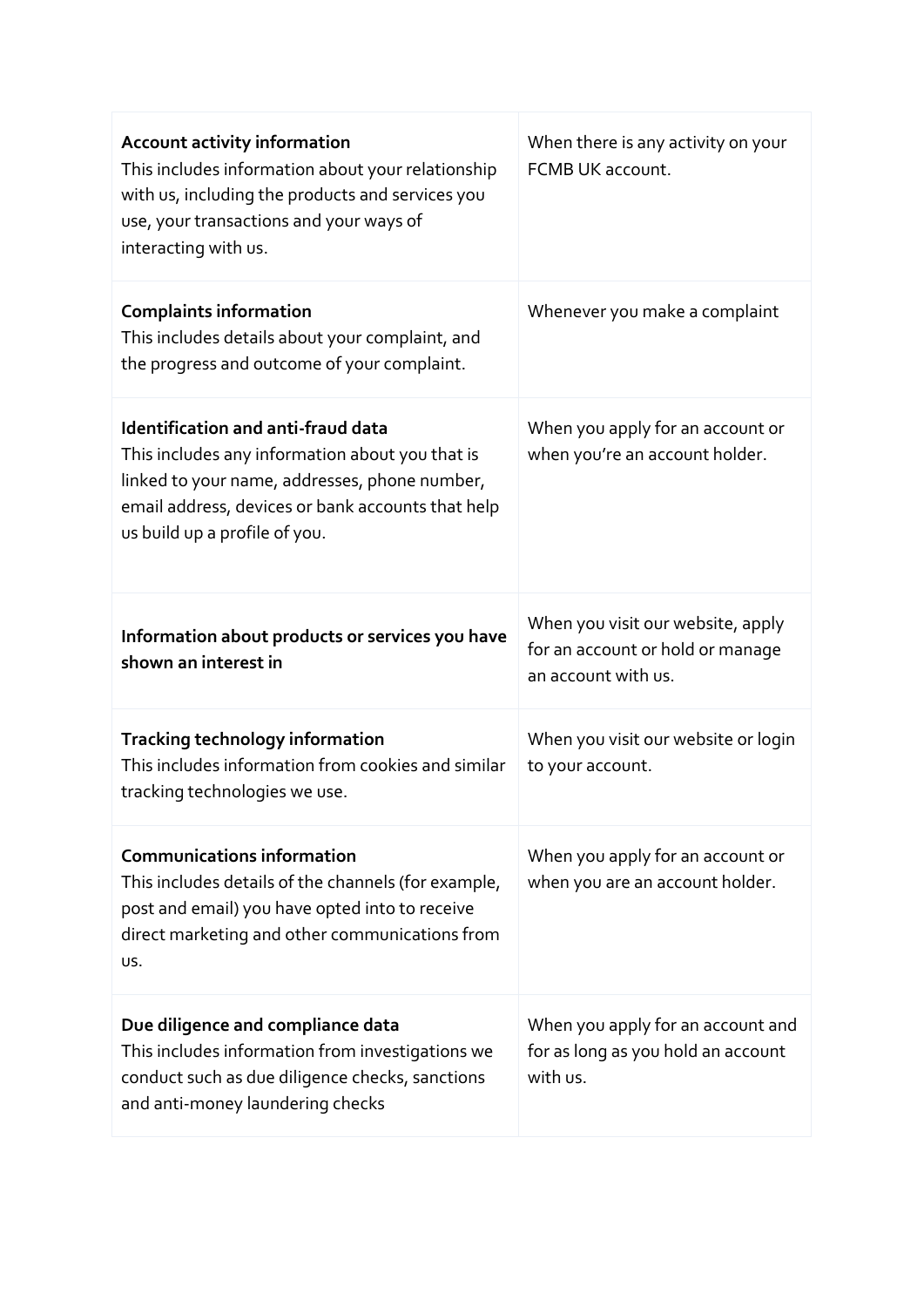## **Sensitive data**

Some sensitive types of personal data have special status under data protection law. Details of the main types of sensitive data we process and when we collect them are set out in the table below.

| Data we collect, generate and use                                                                                                                                                                                                                                                       | When we collect it                                                                                          |
|-----------------------------------------------------------------------------------------------------------------------------------------------------------------------------------------------------------------------------------------------------------------------------------------|-------------------------------------------------------------------------------------------------------------|
| <b>Health information</b><br>This includes details about particular health or<br>disability requirements that you want us to be<br>aware of, so we can help you make use of our<br>services. If this applies to you, we will provide you<br>with more information at the relevant time. | When you share this information<br>with us on the by email or through<br>our website or social media pages. |
| <b>Criminal offences information</b><br>This includes criminal offences or criminal records<br>that we become aware of.                                                                                                                                                                 | When you apply for an account,<br>make a payment.                                                           |

## **1) Why we use your personal data**

We will only use your personal data where we have a lawful reason to do so which includes:

## **To meet our legal obligations**

We use your personal data to help us comply with the relevant laws and regulations that apply to us and our products and services, including laws and regulations which relate to:

- the provision of banking services;
- anti-money laundering, terrorist financing and the prevention and detection of unlawful acts and criminal activity;
- consumer protection;
- third party access (for example, in relation to powers of attorney); and
- taxation.

## **To fulfil our contract with you**

When you become a FCMB UK customer we agree to provide you with certain services. We will use your personal data where it is necessary for us to meet the obligations in our contract with you, such as to apply interest payments, facilitate payments to and from your account and produce annual statements.

## **When using your data is necessary for our legitimate interests**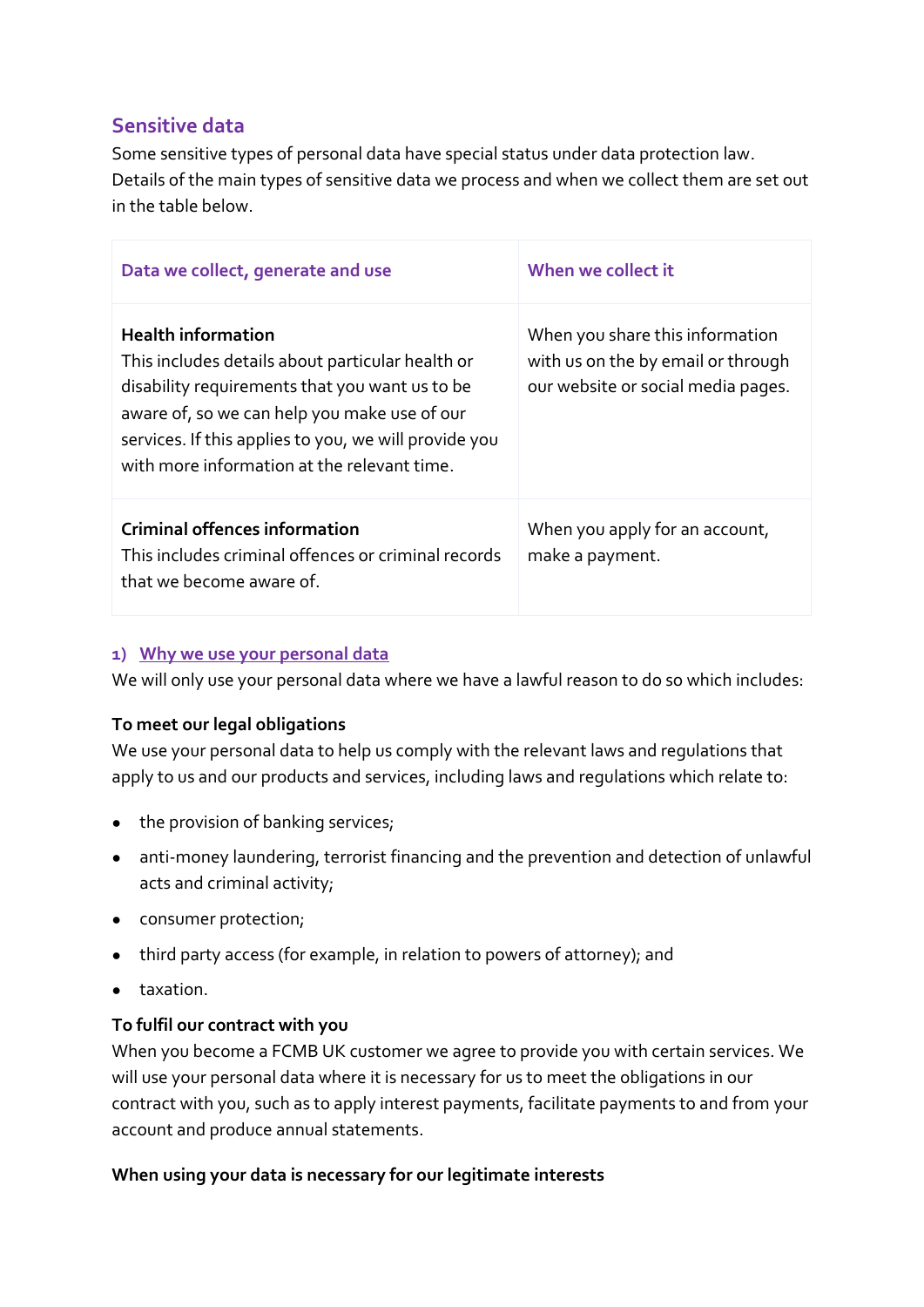This might happen where it is in our legitimate business interests to analyse how you interact with our services so that we can continue to develop and improve our website and products.

## **It is necessary for our legitimate interests to use your personal data to do the following:**

- Conduct all necessary checks that help us to comply with the law and manage our risks appropriately,
- Contact you when we need to provide you with information about our services.
- Fulfil our regulatory obligations and business requirements by keeping records of calls, correspondence and our business activities and archiving and backing up data.
- Analyse market trends and user preferences to test and evaluate our existing products and research potential new services.
- Help train our staff so that we can maintain the quality of our products and services.
- Maintain the security of your account and our services.
- Produce management information and reports to help us identify potential issues., For example, monitoring and managing financial, reputational, conducting audits of our business, liaising with our regulators, protecting data used by our business and establishing, enforcing, and defending against legal claims.
- Understand, maintain and improve the performance of our business.
- Protect you against fraud, money laundering and crime.

## **2) Who we share your personal data with and why**

We share your personal data with our staff of FCMB UK and with third party service providers, who act on our instructions and on our behalf to help provide you with our products and services.

| Why we share your data                                                                                                          | Who we share your data with                                                              |
|---------------------------------------------------------------------------------------------------------------------------------|------------------------------------------------------------------------------------------|
| To provide services to you, such as processing<br>payments you make and to fulfil our<br>contractual obligations to you.        | Banks, anyone who acts as a payee on<br>an account and third-party service<br>providers. |
| We may process your information and store it<br>on servers managed by our hosting providers<br>in order to provide the services | When you open your account                                                               |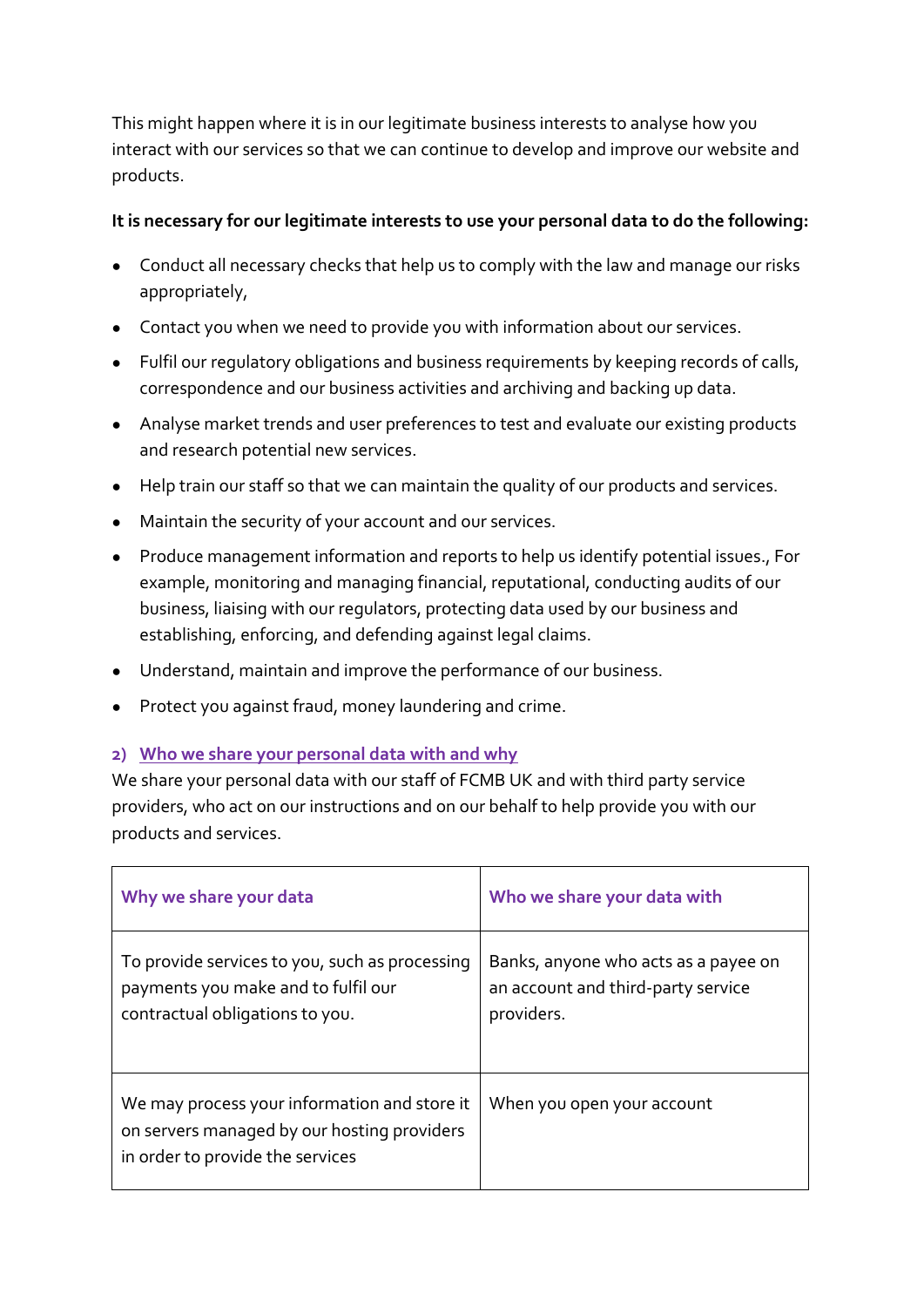| To help detect, investigate and prevent fraud,<br>money laundering or crime.                                                                                               | Law enforcement agencies, fraud<br>prevention agencies and third-party<br>service providers who may share it with<br>others for the same reason. |
|----------------------------------------------------------------------------------------------------------------------------------------------------------------------------|--------------------------------------------------------------------------------------------------------------------------------------------------|
| When we are required to do so by law, or<br>when we're asked to respond to requests<br>from law enforcement agencies or regulators.                                        | Law enforcement agencies,<br>government, regulators, courts, dispute<br>resolution bodies and tribunals.                                         |
| To verify your identity.                                                                                                                                                   | Credit reference agencies and third-<br>party services providers.                                                                                |
| If our business, or part of it, is sold or<br>reorganised, including any transfer or<br>potential transfer of any of our rights or<br>duties under our agreement with you. | Prospective or actual purchasers or<br>transferees and their advisors.                                                                           |
| We may need to share your data with tax<br>authorities to comply with both UK and<br>international obligations.                                                            | HMRC, which may share your data with<br>tax authorities in other countries.                                                                      |
| Other extenuating circumstances, such as<br>litigation or asserting or defending our legal<br>rights and interests or if we need to get legal<br>advice.                   | Any other person or company we<br>reasonably think we need to. For<br>example, with our lawyers.                                                 |
| To send direct marketing messages to you.                                                                                                                                  | Any third parties which provide<br>marketing services to you on our behalf.                                                                      |
| For market research purposes and to identify<br>customer trends.                                                                                                           | Market research agencies acting on our<br>behalf.                                                                                                |

## **3) How long we will keep your data**

We have a regulatory obligation to retain your data for a minimum of 6 years after which time it will be destroyed. We may hold onto your data for an indefinite period where there may be legal ramifications if the data is deleted.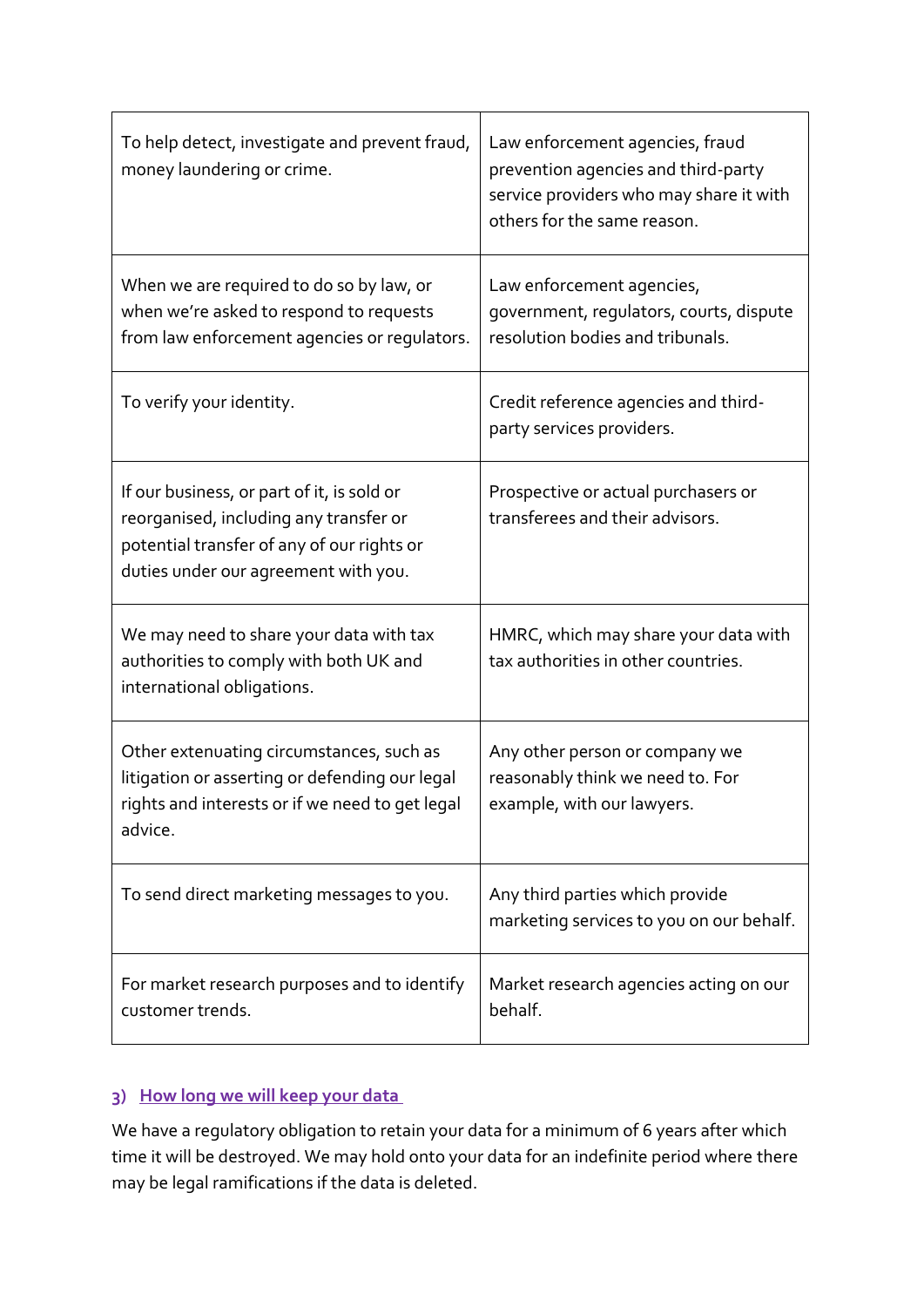## **4) Transfers outside the UK and the EEA**

We may transfer your personal data outside the UK and the European Economic Area (EEA) to provide our products and services.

We may transfer information to servers located across a number of secure data centres in the UK and EEA. Our server environment is highly secure and there is very limited personnel access. Any information will be encrypted "at rest" (in other words, on being stored).

Your information may be transferred to, and stored at, a destination outside the UK and EEA as well as processed by staff operating outside the UK and EEA who work for them. We will ensure that suitable safeguards are in place before your information is transferred outside the UK and EEA as required by law and we will take all steps reasonably necessary to ensure that information about you is treated securely and in accordance with this statement. Where recipients of your personal data are located in countries that are outside the UK and EEA and do not provide for the same level of data protection as considered adequate in the UK and European Union, we take appropriate measures to ensure that your data is protected. For example, where required, our service providers and affiliates sign standard contractual clauses approved by the European Commission, or other supervisory authorities.

if you are outside the UK and EEA and make payments or send messages, or you are in the UK and EEA and make payments or send messages outside the UK and EEA, we may process payments through other institutions and payment systems. They may have to process and store information about you in connection with their own regulations. Please note that the standards to which they adhere may not be as stringent as those in the UK and EEA.

The transmission of your information through the Internet is not 100% secure. Although we will do our best to protect your information, we cannot guarantee the security of information about you transmitted to us and so any transmission is at your own risk. Once we have received your information, we will use strict procedures and security features to try to prevent unauthorised access.

## **5) How we keep your data secure**

FCMB UK takes the security of your personal data seriously and provides training and education about privacy and data security to all our staff. We seek to limit access to your personal data to authorised employees, agents, contractors or vendors. We have also implemented physical, electronic and procedural measures designed to protect your data from loss and destruction as well as unauthorised access, disclosure and alteration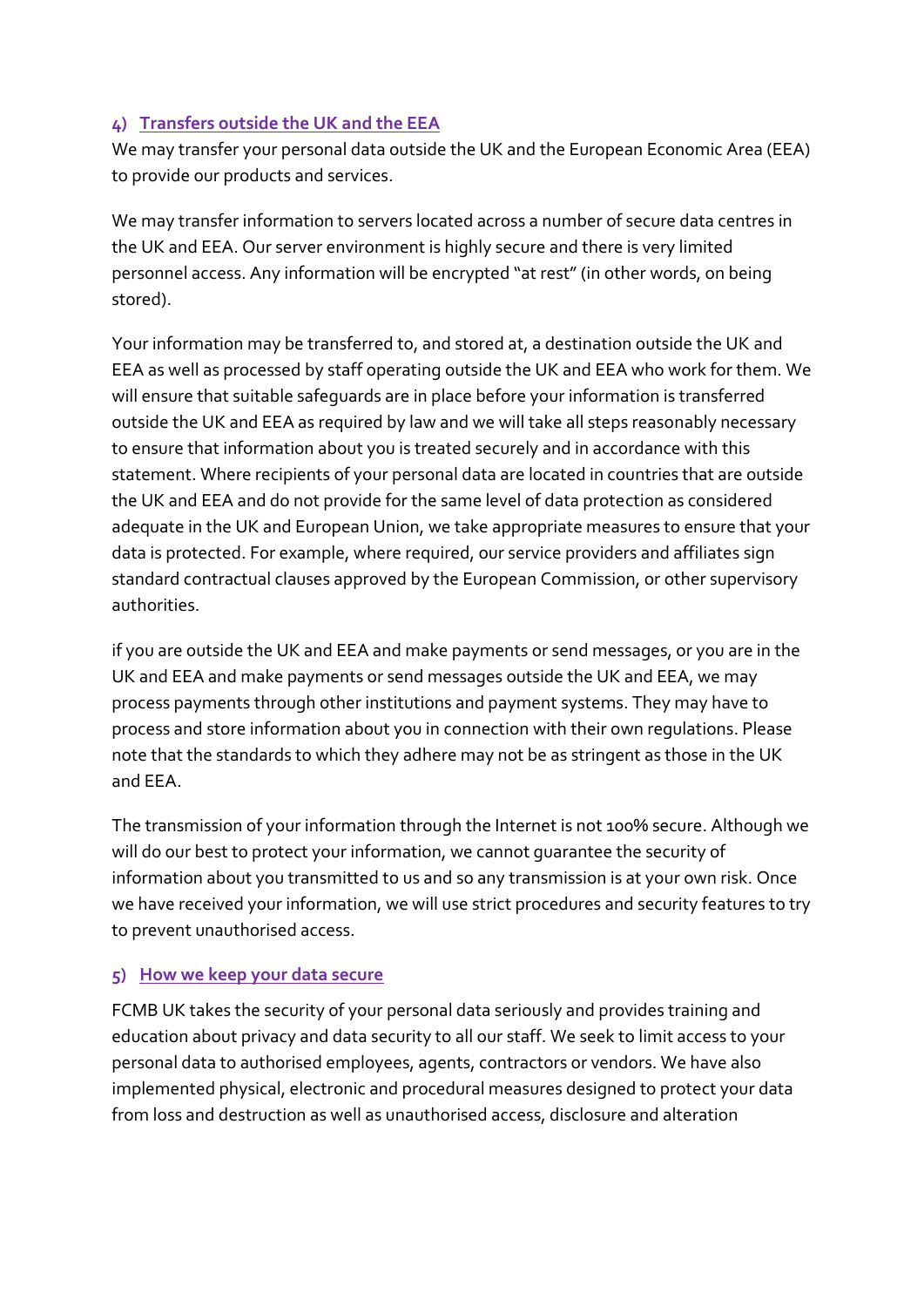## **1. Your rights**

#### **Access**

You have the right to be provided with information about the personal data we have about you and details of how we use it, as well as the right to receive a copy of such personal data. Your right of access can be exercised by emailing FCMB UK a[t dpo@fcmbuk.com](mailto:dpo@roava.app)

#### **Rectification**

You have the right to request that we rectify your information if it is incomplete or inaccurate.

#### **Erasure**

You have the right to request that we erase your personal data in certain circumstances. We may continue to store your personal data if we are entitled or required to retain it.

#### **Restriction of processing**

You can request that we restrict use of your personal data in certain circumstances. There may be situations where we are entitled to continue using your information and/or to refuse your request.

#### **Data Portability**

You can ask to have transferred elsewhere information about you that you have provided to us

## **Object**

You can ask us to stop using all or some of your information or to limit our use of it.

## **Withdrawal of consent**

Where we rely upon your consent to use your personal data, you have the right to withdraw consent at any time. This does not affect the lawfulness of the processing of your data carried out with your consent before the withdrawal. It is up to you whether to provide us with your personal data but in some circumstances, we will not be able to open or maintain your account if you fail to provide certain information.

## **Complaints**

If you have a complaint about how we use your personal information, please send an email to [dpo@fcmbuk.com](mailto:dpo@fcmbuk.com) in order to reach our Data Protection Officer.

If you are still not happy, you can refer your complaint with a data protection supervisory authority in the EU country you live or work, or where you think a breach has happened. The UK's supervisory authority is the Information Commissioner's Office (ICO). For more details, you can visit their website at ico.org.uk.